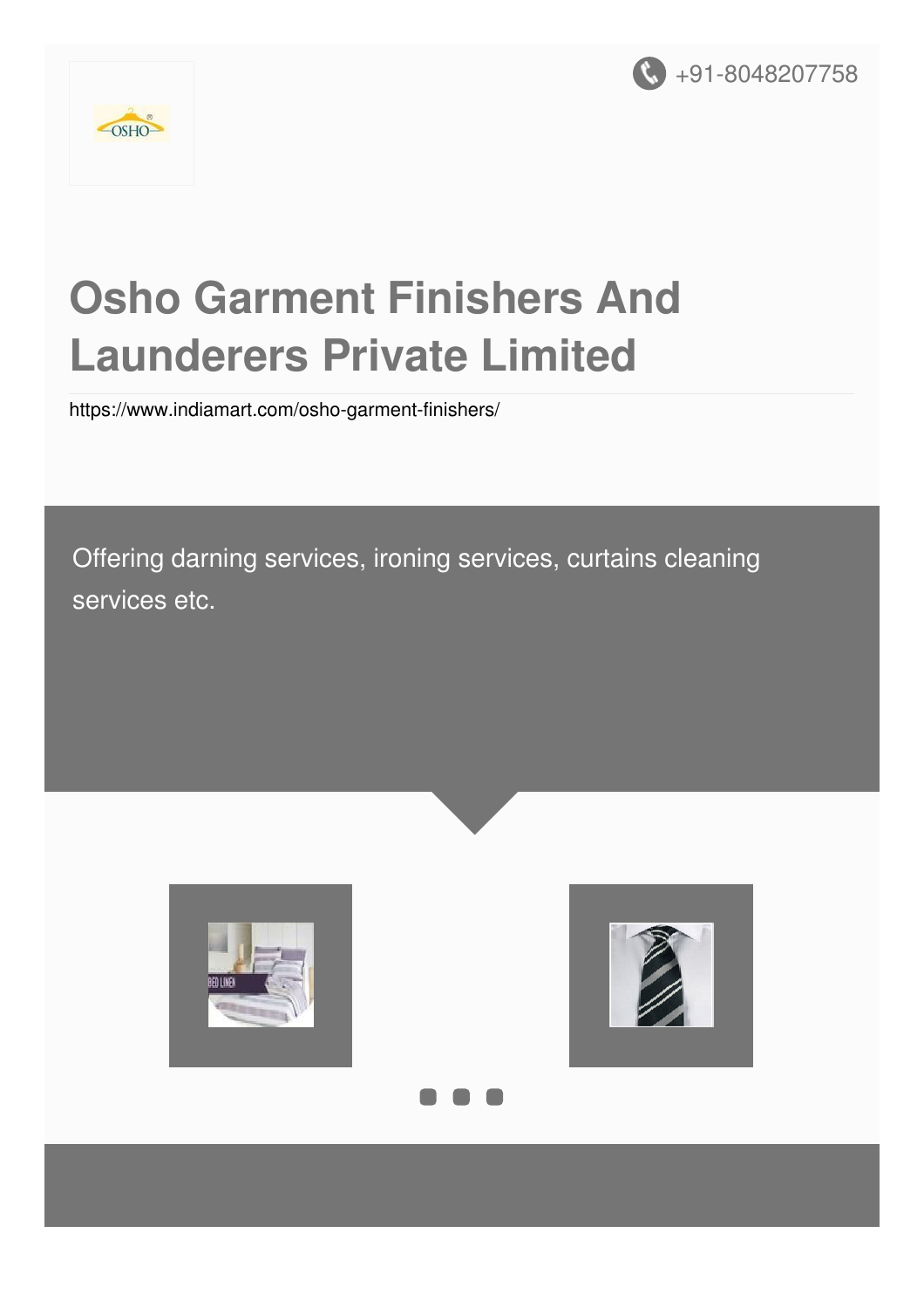### About Us

Osho Garment Finishers & Launderers Pvt. Ltd. is a Private Limited Company incorporated on the day of 21st March, 1995 for providing International Quality of dry Cleaning and laundry services in kolkata by using best machines available in India and abroad.

OSHO Garment Finishers & Launderers Pvt. Ltd. is Kolkata's most modern & leading Dry Cleaning & Laundry service provider to Hotels, Club, Restaurant, Corporate House, Garment Exporters, Hospitals, Celebrities and Residential Service. We have over 17 years experience in Dry-Cleaning service since its establishment .

Osho has created a new concept in dry cleaning services by introducing FREE home collection & home delivery system and full polythene packing of each cloth along with hanger to give the best to the customers and make them feel that they are wearing new clothes every time after wash.

Osho has imported the best Italian Dry Cleaning Machine , which only few Five star hotels use for their guests, to provide best dry cleaning services to the people of kolkata at a very reasonable rates.

We operate with the world's best equipments for our processing along with best quality fabric friendly chemicals & detergents. We also give special attention to details like individual spot removal (Stainfree cleaning) and rigid quality checks to made us achieve an end result that is superior in every way. Our well trained professional...

#### **For more information, please visit**

<https://www.indiamart.com/osho-garment-finishers/aboutus.html>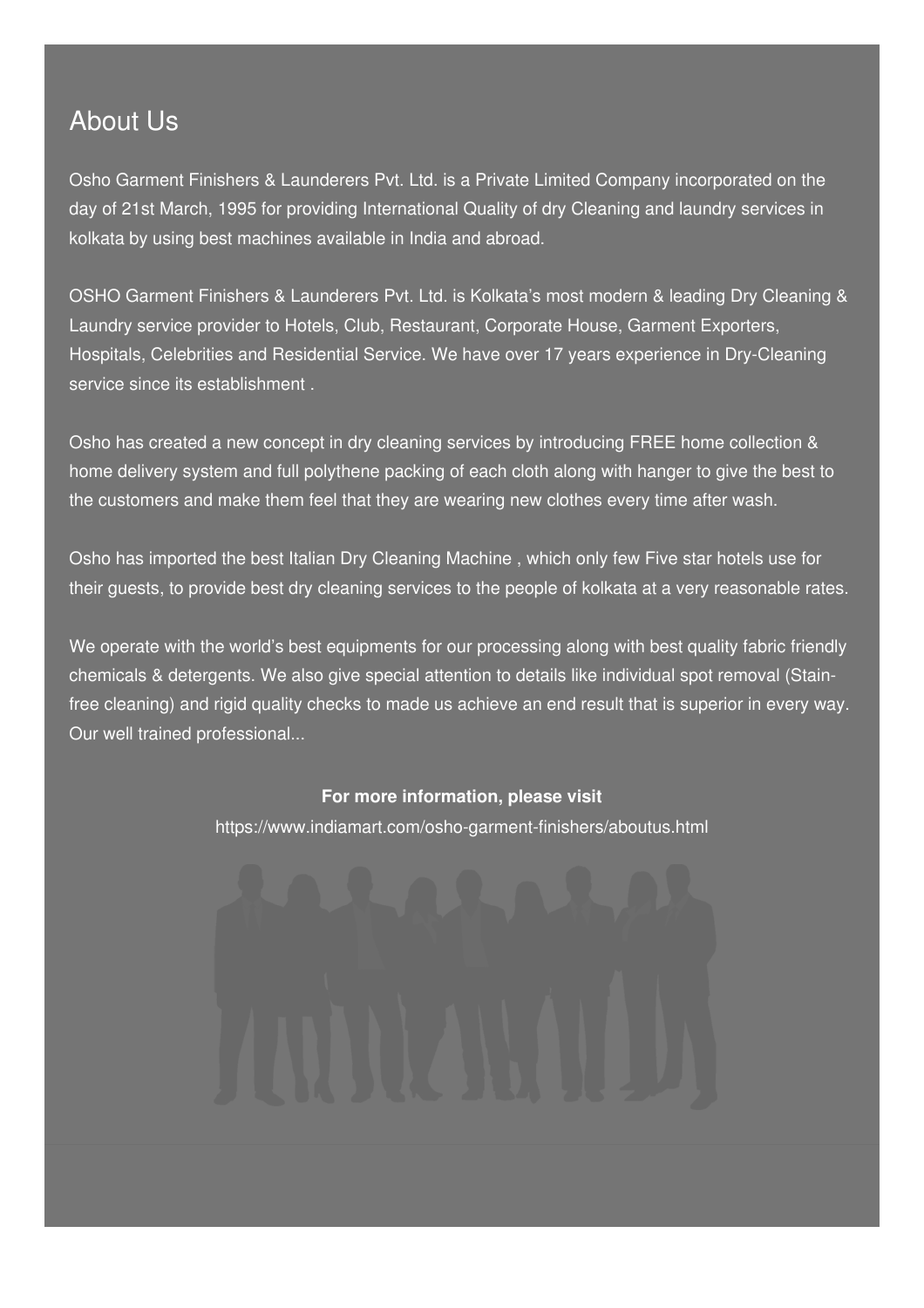#### **SERVICES**



**Bed Linen** 



**Carpet Cleaning** 



**Knitting Service** 



Laundry Home Delivery Service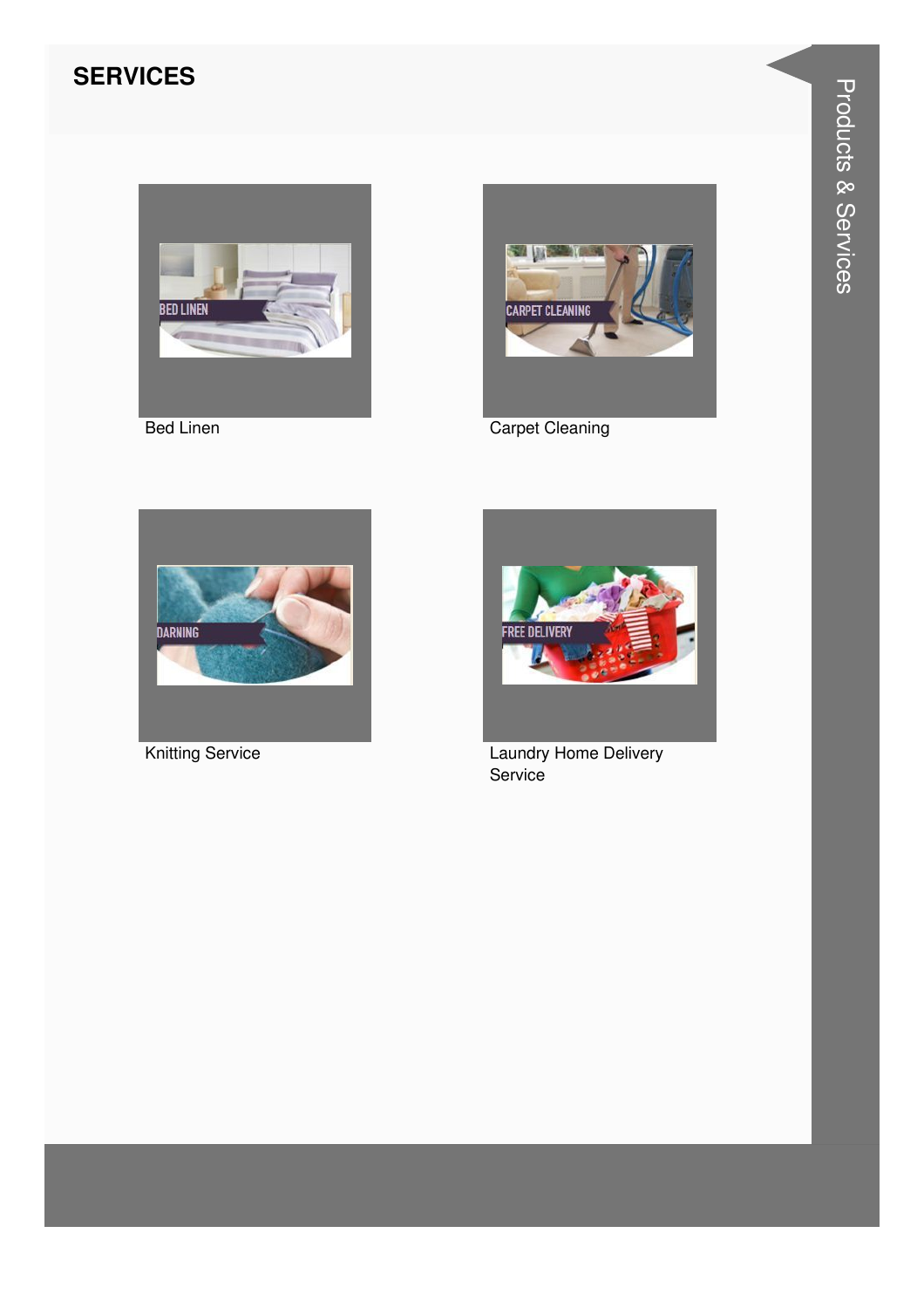#### **OTHER SERVICES**



**Shirt Service** 



Wet Care (Laundry)



Dry Care (Dry Cleaning)



Ironing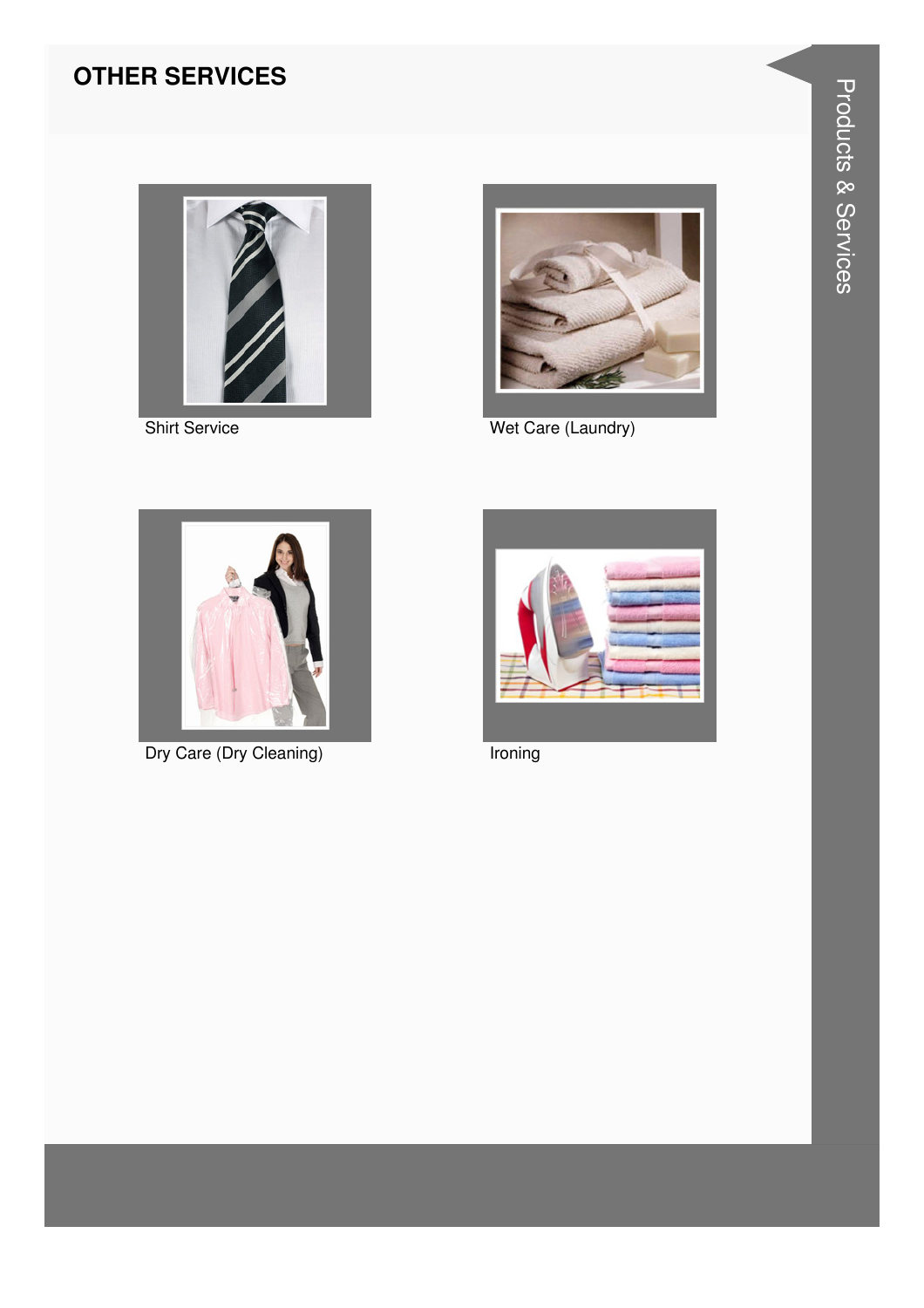## Factsheet

Year of Establishment : 1998

Nature of Business **in American Service Provider** : Service Provider